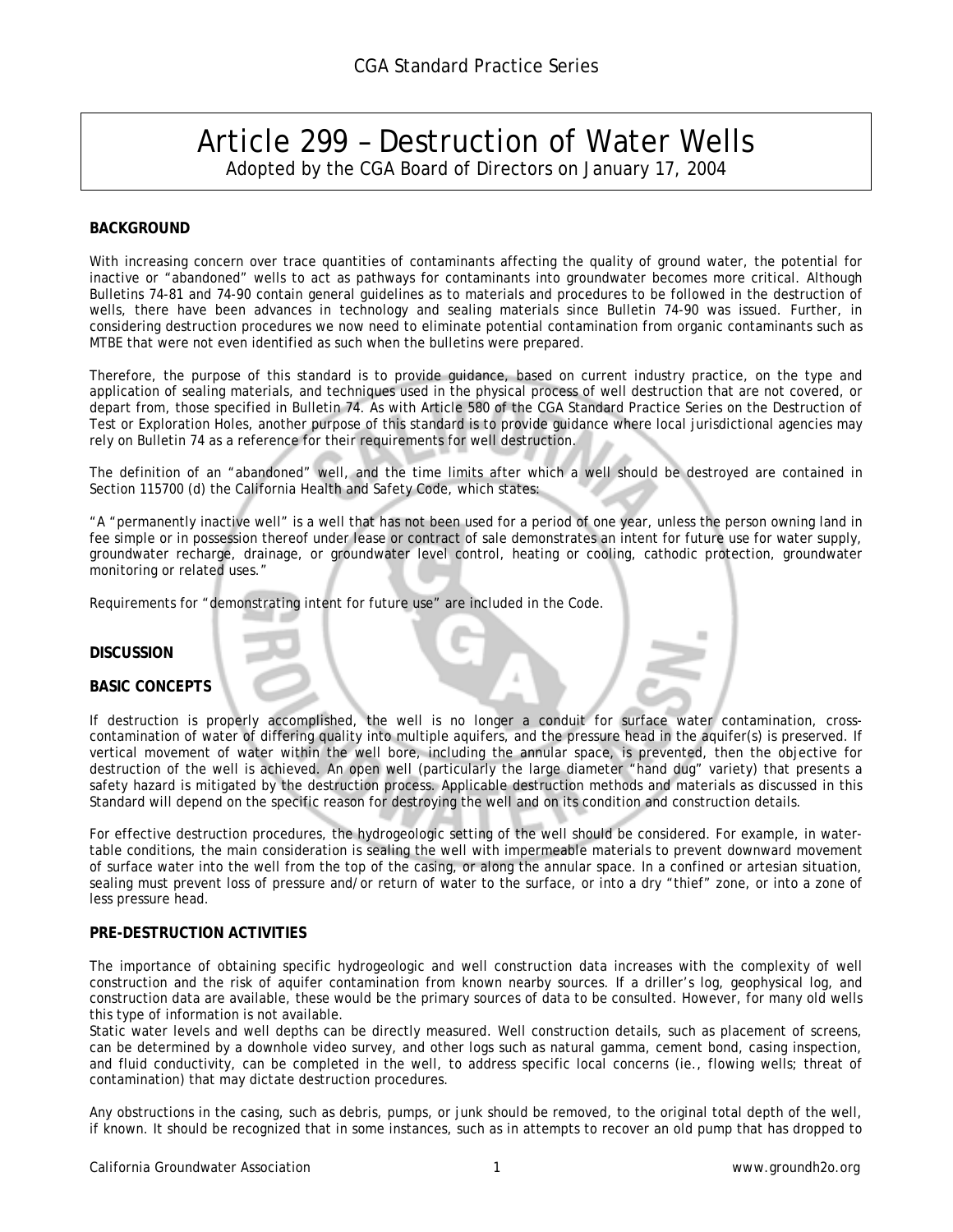# CGA Standard Practice Series

the bottom of the well or where casing has collapsed, such efforts may not be successful and the clearing of obstructions shall be required only to the extent possible.

# **RECOMMENDATIONS**

The California Groundwater Association recommends adopting the following on materials and procedures for the proper destruction of wells, as presented in this Article and summarized on the accompanying Well Destruction Flow Chart.

# **SEALING MATERIALS**

Sealing materials provide a "water-tight" barrier to migration of water and any associated contaminants in the well bore. Recommended sealing materials per Bulletin 74-81/90 include: neat cement, sand-cement, concrete, bentonite, or combinations of these materials. In some cases, additives are used to affect viscosity, setting time, and strength. It should be noted that make-up water chemistry may be important in determining the ultimate behavior of the sealing materials during placement and curing. The water quality of the make-up water should be checked before operations begin to ensure that the water is compatible with the sealing materials.

Neat cement grout: Neat cement grout generally involves using a ratio of one 94-lb. Bag of Portland cement to no more than 6-1/2 gallons of water (which is equal to a 17-sack cement/water mix as available from a "ready-mix" source). A small amount of bentonite (up to 6 percent) may be added to make the mixture more "fluid" and reduce shrinkage. Special additives may need to be used in the mix to prevent deterioration of the cement column in areas subjected to sea-water intrusion, for example.

Sand-cement mixtures: Sand-cement mixtures increase the "bulk" and might be used in such situations as filling a largediameter hand-dug well. The recommended mixture is generally 2 parts sand to 1 part Portland cement by weight and about 7 gallons of water.

High solids sodium bentonite: This type of "sealing grade" grout consists of 20 to 30 percent solids content by weight of sodium bentonite when mixed with water. Pumping in place is necessary for this bentonite, to lower the viscosity, and generally higher pumping pressures are needed than normally used with cement grout.

Bentonite chips: These grout products, commonly known as "Hole Plug", or medium and coarse Enviroplug, are intended to be poured into the well to form a seal. The materials readily absorb water and form a very low permeability and permanent seal. Being denser than water they can be poured through standing water.

Other materials for filling: In cases where no sealant is needed to prevent water flow and materials are only needed to fill the well, coarse sand or gravel may be employed. These materials should be clean and not contaminated, and of a particle size which minimizes the potential for "bridging" during placement.

# **SEALING OPERATIONS**

## **Casing Destruction**

Well destruction operations performed prior to or simultaneously with the sealing of cased wells may involve pulling any existing casing out of the ground as applicable and/or feasible, or perforating or otherwise causing openings to be made in the casing. Openings in casing may be made with a gun-perforator per oilfield practice, an air-percussion perforator, ripped with a mechanical knife or similar device if casing condition allows, or destroyed using explosive devices. As described later in this Article, PVC casing cannot be successfully perforated. In some situations, detonator cord or shaped charges may be placed in the well at selected intervals, and after placement of neat cement sealing material, exploded, thus simultaneously opening the casing and driving the sealing material into the annulus and borehole wall. The purpose of any of these operations is to facilitate entry of sealing material into the annulus and achieve penetration into the native formation or any existing gravel pack to the maximum extent possible.

## **Placement**

The appropriate sealing materials are placed from the bottom of the well up, using a tremie pipe which is kept submerged in the mixture and is periodically raised as the well bore is filled in one continuous operation. However, special situations may dictate two or more stages. Some applications may call for pressure grouting. In some deep wells where lost circulation of cement into the formation behind the casing might result (or actually occurs) from the fracture gradient of the formation being exceeded, use of additives such as "pozzolan" to lighten the mixture, and emplacement in a minimum of two "stages" may be necessary. With any sealing method, the volume of the hole to be filled should be calculated, and compared with the volume of sealing materials used, to be sure that the volume of materials emplaced is at least equal to the hole volume.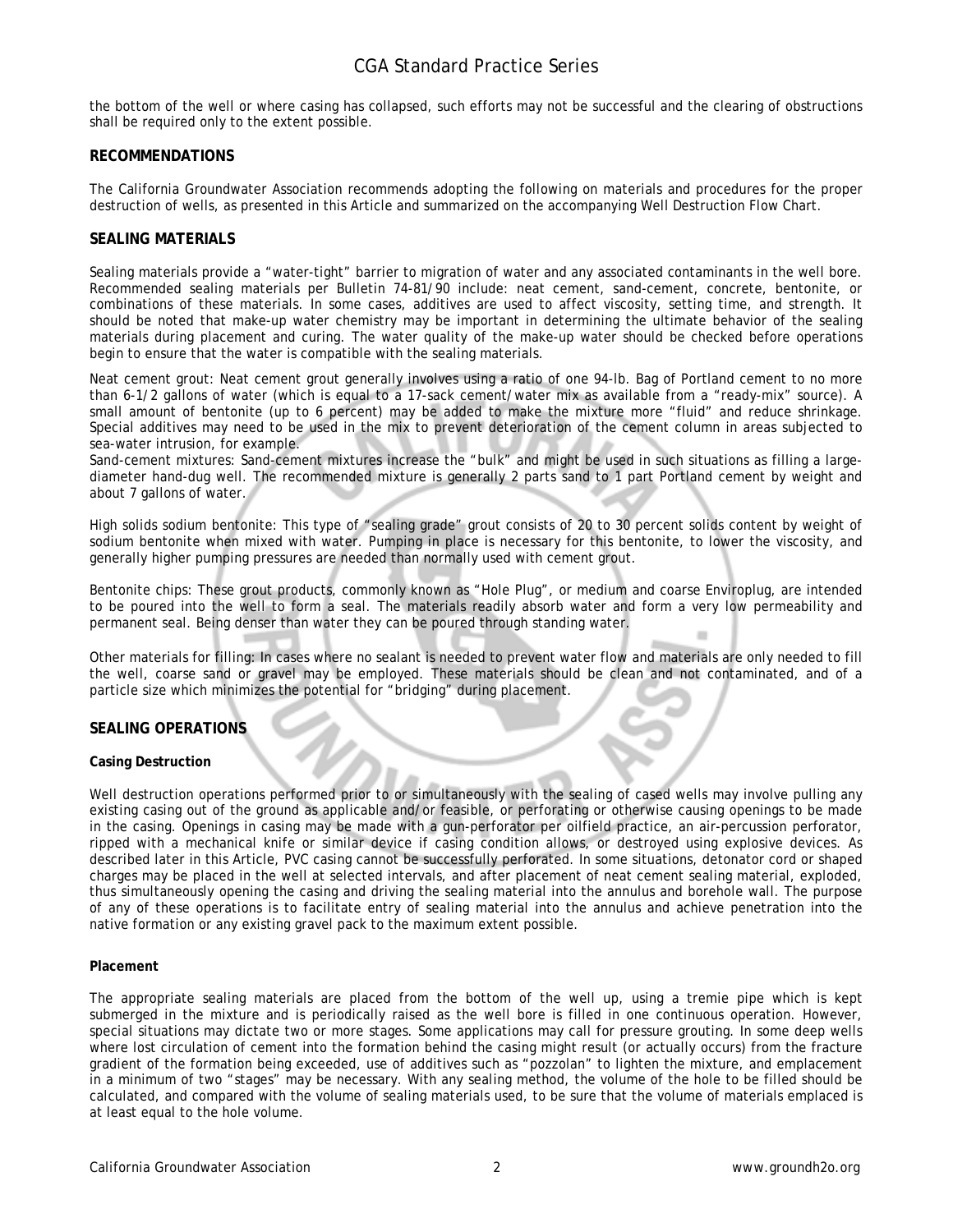# **APPLICATIONS: SPECIFIC SITUATIONS**

# **Cable Tool or Other Casing Driven Wells**

Typically, wells drilled by the cable tool method do not have a concrete annular seal, but may have an outer casing seated in an "impervious" layer, with a telescoped smaller diameter inner casing with no gravel pack extending into the production zone(s). In the case of old agricultural wells, perforations may extend nearly to the surface, serving as a potential pathway for entry of near-surface contamination.

Considering the above, the best method of destruction is extracting the casing(s) and at same time introducing the sealing material from the bottom of the well to the top. If not possible, or the casing fails during extraction, then perforating and sealing operations should be completed as described under the section Casing Destruction, with special attention to placing openings for sealing opposite "impervious" layers. Considerations in sealing "flowing" artesian cable-tool drilled wells are discussed below.

# **Hard-Rock Wells with Surface Casing Only**

In some wells, surface casing may only extend to a shallow depth, with open hole to total depth. After confirming that the well has and effective surface annular seal, it is recommended that the well should be filled with clean materials as defined previously in this Article up to a depth of 10 feet in native formation below the bottom of the existing casing (60 feet in this example). Appropriate sealing materials should then be placed from the top of the fill material to the surface. In no case should there be less than 20 feet of sealing material, starting in native formation 10 feet below the bottom of an existing casing. If the well has no surface annular seal, it may be necessary to overbore the casing and tremie in a seal, or to extract the casing entirely while a seal is tremied into place.

# **Multi-Aquifer Wells**

The overriding concern in sealing wells that contain multiple aquifers is to permanently prevent the exchange of water from one aquifer to another, particularly in areas where wells penetrate aquifers containing differing water quality, or where one aquifer may be contaminated. Generally, sealing material is introduced into the well bore through perforations opposite "impervious" layers as interpreted from examination of driller's logs, geologist's logs, and geophysical logs, such as natural gamma-ray and video surveys that can be run in a cased hole where formation and well construction information is lacking. More detailed pre-destruction evaluation may be needed than normally employed for other types of wells. Local regulatory agencies may dictate exact procedures for the sealing of certain aquitards or "impervious" layers in well destruction, and for example, may require pressure grouting through existing perforations, or mechanical perforating of the blank casing.

## **Flowing Wells**

Effective sealing of flowing wells, particularly those having relatively high flows from a large diameter casing, may be difficult to accomplish. One of the main problems is to reduce or eliminate the flow to the extent possible before destruction operations begin. For low flow from small wells, pumping the well, or extending the casing upward may eliminate the flow, allowing sealing to proceed. An inflatable packer may be installed in a larger diameter well, and cement grout pumped in below it with "accelerators" used to facilitate a rapid "set".

However, particularly in old cable-tool wells, or in larger diameter rotary-drilled wells where the surface seal is not particularly effective, setting a casing packer may only add to the problem, as water flow is now diverted to the outside of the casing. In this situation, one remedy is to pressure grout the outside of the casing with a volume of cement at least 4 x the volume of the casing itself, to form an effective outer seal. Then, the operation of pressure grouting below a packer inside the casing should be successful and not cause leakage from the annular space around the outside of the casing.

## **Destruction of PVC Casing in Place**

Mechanical perforators generally do not work in PVC casing, and drilling out the PVC casing and accompanying seal is probably the most effective method of destruction. The drilling (using a reaming and long pilot bit) needs to be done slowly to avoid deflection and plugging of the bit with PVC chips. Alternative methods, as discussed previously, might involve use of detonator cord or shaped charges set at specific intervals in the well, which is then filled with sealing material, and the explosives set off. Remnants of PVC casing left in place are not considered to be a hazard to water quality.